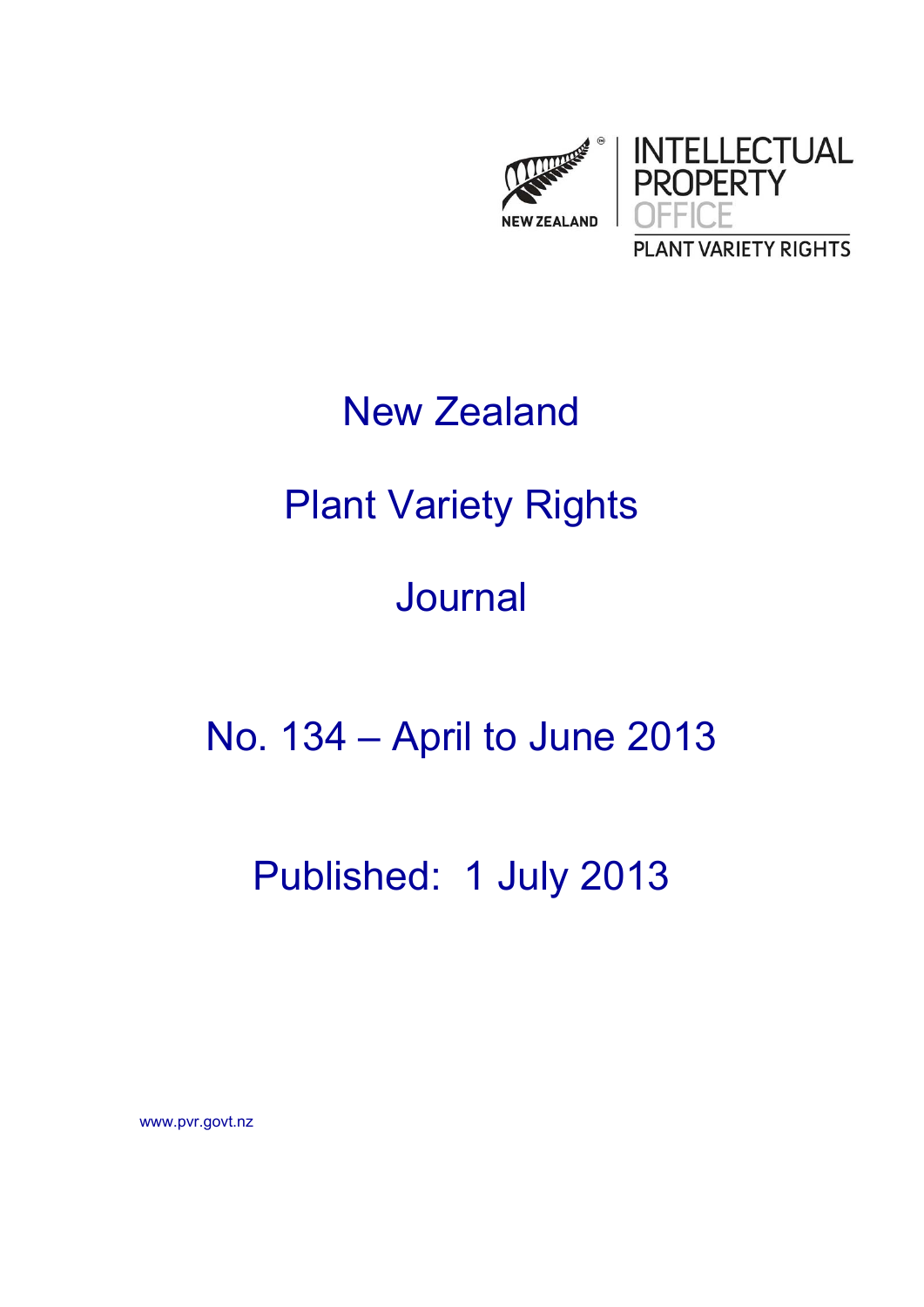### I. GENERAL INFORMATION

I.A PROVISIONALLY PROTECTED VARIETIES (VARIETIES FOR WHICH APPLICATION FOR PVR HAS BEEN MADE BUT NO DECISION HAS BEEN REACHED) AT 30 June 2013

The Office has changed the way we provide the information for provisionally protected varieties as at 30 June 2013. You can now search for this information online:

1. Go to the **Search Plant Variety Right(s)** screen.

2. Select **Advanced Search.** The advance search fields display.

3. Select **Case Status**. The **Select case status** window displays.

4. Tick the **Filed** status description then **Select.** You will return to the **Search Plant Variety Right(s)** screen.

5. Select the **Search** button. The search results will display beneath the search criteria.

You can choose to select some, none or all search results to be emailed to you. Enter your email address and then select either the Excel or PDF report. The PDF report will give you a full summary of each variety in your search results.

Please see our [guide to online searching of the PVR register](http://www.iponz.govt.nz/cms/pvr/how-to-check-for-existing-plant-variety-rights/guide-to-online-searching-of-the-pvr-register) for further information.

I.B CLOSING DATES – NOTICE TO BREEDERS ENTERING VARIETIES IN CENTRAL DUS TRIALS

### CONDUCTED BY THE PVR OFFICE

You will need to meet the following deadlines in order to have your variety included in the central trials to be established in 2013.

Potatoes - Make application by 1 August 2013.

Summer sown Brassicas - Make application by 1 November 2013.

### I.C BOTANICAL NAMES ABSENT FROM THE APPLICATION FORM LIST

The list of botanical names (genus only or genus and species) on the application page is determined by application being made for varieties belonging to these genera and species. If you have a variety belonging to a botanical name absent from this list please contact PVRO staff to discuss the intended application. If the genus of your variety is on the list, but not the species, application can be made under the genus only. At a later date it may be appropriate to add the species after discussion with PVRO. Please note that technical questionnaires are genus or genus and species specific and if a botanical name is missing from the application page, you will also require a technical questionnaire supplied by PVRO.

### I.D PUBLICATION OF THE 1000<sup>TH</sup> APPLICATION FOR A ROSE VARIETY

The Journal contains the application for the  $1000<sup>th</sup>$  rose variety, accepted from Glenavon Roses for the variety 'Somirevan'. Applications for rose varieties make up approximately a third of all PVR applications made since the scheme began in 1975. Roses continue to be an important part of PVR with 10-20 varieties tested each season.